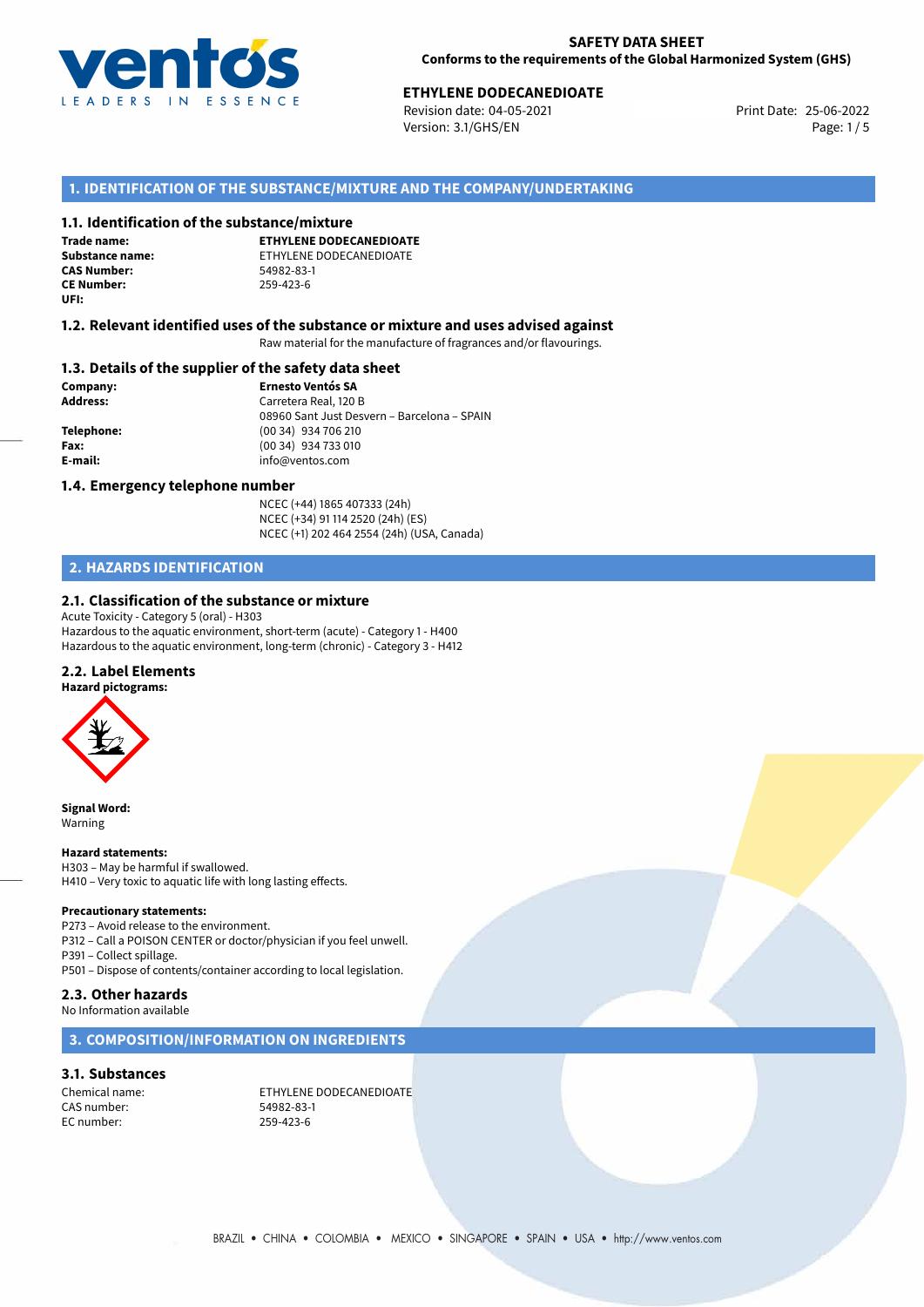

# **ETHYLENE DODECANEDIOATE**<br>
Revision date: 04-05-2021<br> **Print Date: 25-06-2022**

Revision date: 04-05-2021 Version: 3.1/GHS/EN Page: 2 / 5

#### **Hazardous constituents:**

| <b>Chemical Name</b>    | % (w/w)   | <b>CAS No</b><br><b>EC No</b> | <b>Classification according to GHS</b>                                                                                                                                                                     |
|-------------------------|-----------|-------------------------------|------------------------------------------------------------------------------------------------------------------------------------------------------------------------------------------------------------|
| ETHYLENE DODECANEDIOATE | $\geq$ 50 | 54982-83-1<br>259-423-6       | Acute Toxicity - Category 5 (oral) - H303<br>Hazardous to the aquatic environment, short-term (acute) - Category 1 - H400<br>Hazardous to the aquatic environment, long-term (chronic) - Category 3 - H412 |

[See the full text of the hazard statements in section 16.](#page-4-0)

#### **3.2. Mixtures**

Not applicable.

## **4. FIRST-AID MEASURES**

## **4.1. Description of necessary first aid measures**

| Ingestion:    | Rinse mouth with water.                                                                                               |  |  |
|---------------|-----------------------------------------------------------------------------------------------------------------------|--|--|
|               | Obtain medical advice.                                                                                                |  |  |
|               | Keep at rest. Do not induce vomiting.                                                                                 |  |  |
| Eye contact:  | In case of contact with eyes, rinse immediately with plenty of water for at least 15 minutes and seek medical advice. |  |  |
| Inhalation:   | Remove person to fresh air and keep at rest.                                                                          |  |  |
|               | Seek immediate medical advice.                                                                                        |  |  |
| Skin contact: | Take off immediately all contaminated clothing.                                                                       |  |  |
|               | Thoroughly wash affected skin with soap and water.                                                                    |  |  |
|               | Seek medical attention if symptoms persist.                                                                           |  |  |

## **4.2. Most important symptoms and effects, both acute and delayed**

No information available.

## **4.3. Indication of any immediate medical attention and special treatment needed**

No information available.

## **5. FIRE-FIGHTING MEASURES**

#### **5.1. Extinguishing Media**

Water spray, carbon dioxide, dry chemical powder or appropriate foam. For safety reasons do not use full water jet.

### **5.2. Special hazards arising from the substance or mixture**

Known or Anticipated Hazardous Products of Combustion: Emits toxic fumes under fire conditions.

#### **5.3. Advice for firefighters**

High temperatures can lead to high pressures inside closed containers. Avoid inhalation of vapors that are created. Use appropriate respiratory protection. Do not allow spillage of fire to be poured into drains or watercourses. Wear self-contained breathing apparatus and protective clothing.

## **6. ACCIDENTAL RELEASE MEASURES**

#### **6.1. Personal precautions, protective equipment and emergency procedures**

Evacuate surronding areas. Ensure adequate ventilation. Keep unnecessary and unprotected personnel from entering. Do not breathe vapor/spray. Avoid contact with skin and eyes. Information regarding personal protective measures: see section 8.

#### **6.2. Environmental precautions**

To avoid possible contamination of the environment, do not discharge into any drains, surface waters or groundwaters.

#### **6.3. Methods and materials for containment and cleaning up**

Cover with an inert, inorganic, non-combustible absorbent material (e.g. dry-lime, sand, soda ash). Place in covered containers using non-sparking tools and transport outdoors. Avoid open flames or sources of ignition (e.g. pilot lights on gas hot water heater). Ventilate area and wash spill site after material pickup is complete.

#### **6.4. Reference to other sections**

Information regarding exposure controls, personal protection and disposal considerations can be found in sections 8 and 13.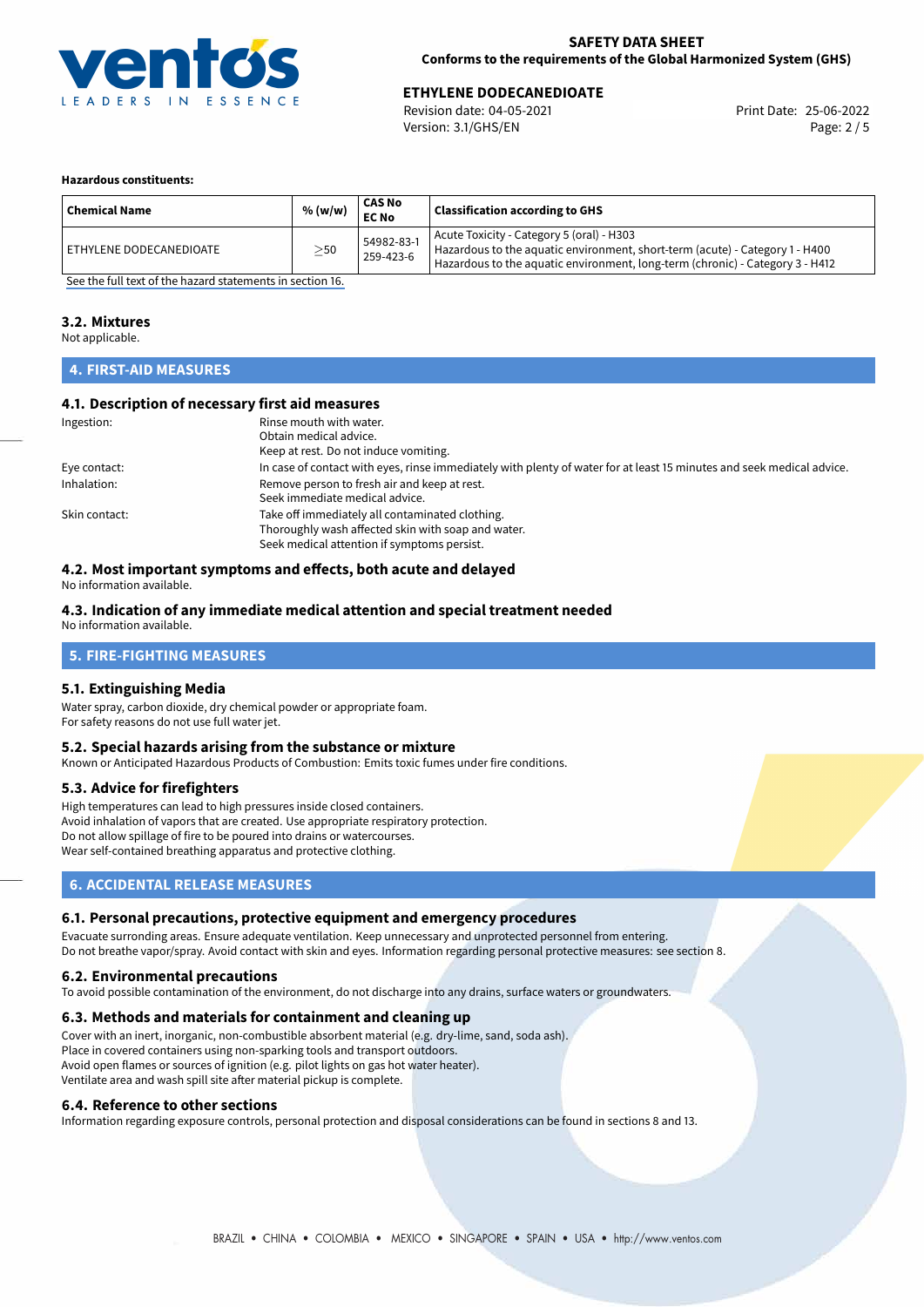

# **ETHYLENE DODECANEDIOATE**<br>
Revision date: 04-05-2021<br> **EXECUTE:** Print Date: 25-06-2022

Revision date: 04-05-2021 Version: 3.1/GHS/EN Page: 3 / 5

## **7. HANDLING AND STORAGE**

## **7.1. Precautions for safe handling**

Do not store or handle this material near food or drinking water. Do not smoke. Avoid contact with the eyes, skin and clothing. Wear protective clothing and use glasses. Observe the rules of safety and hygiene at work. Keep in the original container or an alternative made from a compatible material.

# **7.2. Conditions for safe storage, including any incompatibilities**

Store in tightly closed and preferably full containers in a cool, dry and ventilated area, protected from light. Keep away from sources of ignition (e.g. hot surfaces, sparks, flame and static discharges). Keep away from incompatible materials (see section 10).

## **7.3. Specific end use(s)**

No information available.

## **8. EXPOSURE CONTROLS AND PERSONAL PROTECTION**

#### **8.1. Control parameters**

Components with occupational exposure limits: None known.

#### **8.2. Exposure controls**

Measures should be taken to prevent materials from being splashed into the body. Provide adequate ventilation, according to the conditions of use. Use a mechanical exhaust if required.

#### **8.3. Individual protection measures, such as personal protective equipment**

| Eye/Face protection:             | Chemical safety goggles are recommended. Wash contaminated goggles before reuse.                                                            |  |  |  |  |
|----------------------------------|---------------------------------------------------------------------------------------------------------------------------------------------|--|--|--|--|
| Hand Protection:                 | Chemical-resistant gloves are recommended. Wash contaminated gloves before reuse.                                                           |  |  |  |  |
| Body protection:                 | Personal protective equipment for the body should be selected based on the task being performed and the risks<br>involved.                  |  |  |  |  |
| Respiratory Protection:          | In case of insufficient ventilation, use suitable respiratory equipment.                                                                    |  |  |  |  |
| Environmental exposure controls: | Emissions from ventilation or process equipment should be checked to ensure they comply with environmental<br>protection legislation.       |  |  |  |  |
|                                  | In some cases, filters or engineering modifications to the process equipment will be necessary to reduce emissions to<br>acceptable levels. |  |  |  |  |
|                                  |                                                                                                                                             |  |  |  |  |

## **9. PHYSICAL AND CHEMICAL PROPERTIES**

## **9.1. Information on basic physical and chemical properties**

| Appearance:                            | Liquid/solid            |
|----------------------------------------|-------------------------|
| Colour:                                | Conforms to standard    |
| Odour:                                 | Conforms to standard    |
| Odour theshold:                        | Not determined          |
| pH:                                    | Not determined          |
| Melting point/freezing point:          | $CA.16-19°C$            |
| Boling point/boiling range $(°C)$ :    | Not determined          |
| Flash point:                           | 182 °C                  |
| Evaporation rate:                      | Not determined          |
| Flammability:                          | Not determined          |
| Lower flammability/Explosive limit:    | Not determined          |
| Upper flammability/Explosive limit:    | Not determined          |
| Vapour pressure:                       | Not determined          |
| Vapour Density:                        | Not determined          |
| Density:                               | 1,055-1,065 g/mL (20°C) |
| Relative density:                      | $1,055-1,065(20°C)$     |
| Water solubility:                      | Not determined          |
| Solubility in other solvents:          | Not determined          |
| Partition coefficient n-octanol/water: | Not determined          |
| Auto-ignition temperature:             | Not determined          |
| Decomposition temperature:             | Not determined          |
| Viscosity, dynamic:                    | Not determined          |
| Viscosity, kinematic:                  | Not determined          |
| Explosive properties:                  | Not determined          |
| Oxidising properties:                  | Not determined          |
|                                        |                         |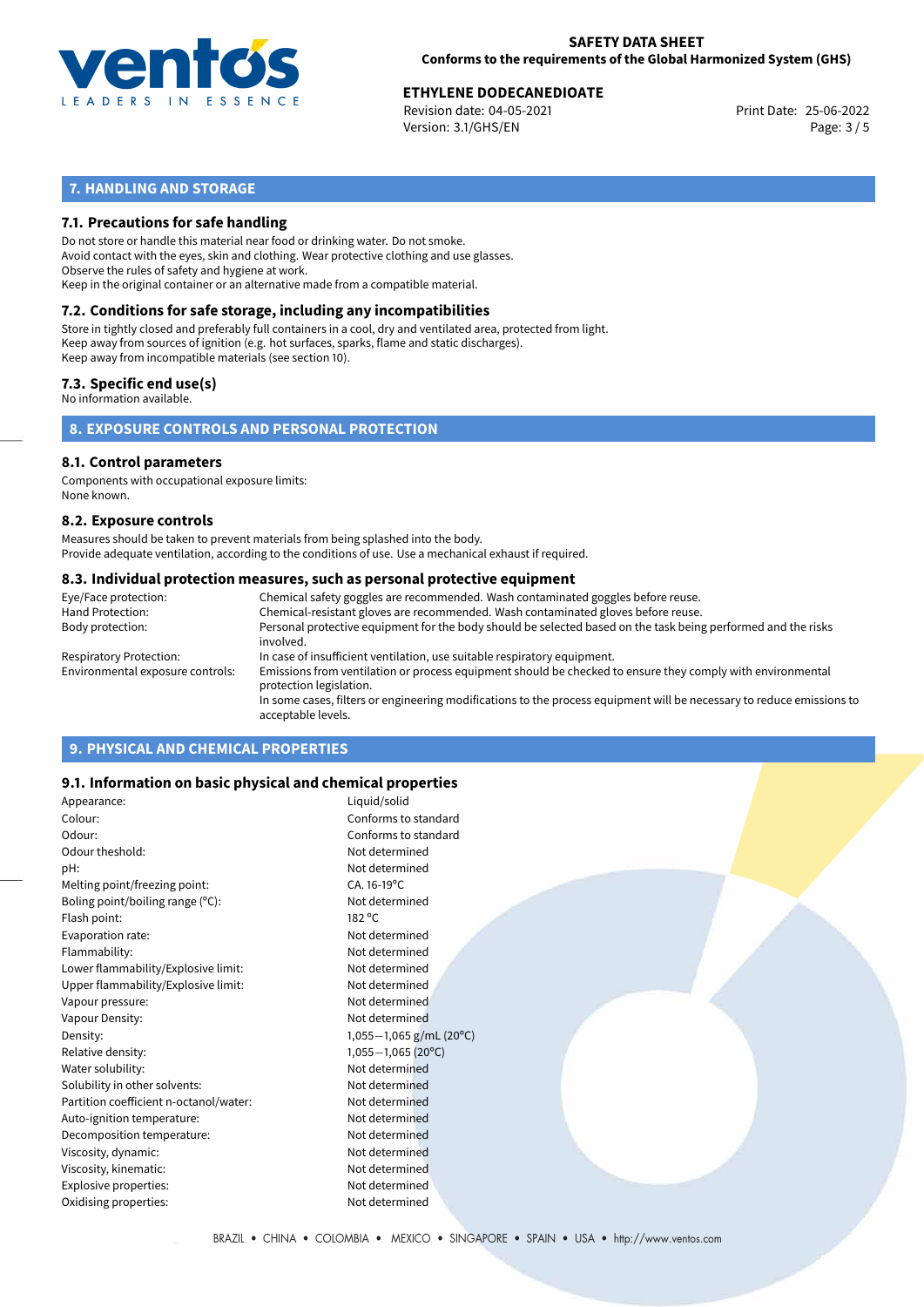

# **ETHYLENE DODECANEDIOATE**<br>
Revision date: 04-05-2021<br> **EXECUTE:** Print Date: 25-06-2022

Revision date: 04-05-2021 Version: 3.1/GHS/EN Page: 4 / 5

## **10. STABILITY AND REACTIVITY**

### **10.1. Reactivity**

No hazardous reactions if stored and handled as prescribed/indicated.

#### **10.2. Chemical stability**

The product is stable if stored and handled as prescribed/indicated.

#### **10.3. Possibility of hazardous reactions**

No hazardous reactions if stored and handled as prescribed/indicated.

#### **10.4. Conditions to Avoid**

Conditions to Avoid: Excessive heat, flame or other ignition sources.

#### **10.5. Incompatible materials**

Avoid contact with strong acids and bases and oxidizing agents.

## **10.6. Hazardous decomposition products**

During combustion may form carbon monoxide and unidentified organic compounds.

## **11. TOXICOLOGICAL INFORMATION**

| <b>Acute toxicity</b>             | May be harmful if swallowed.                                              |
|-----------------------------------|---------------------------------------------------------------------------|
| <b>Skin corrosion/irritation</b>  | Based on the data available, the criteria for classification are not met. |
| Serious eye damage/irritation     | Based on the data available, the criteria for classification are not met. |
| Respiratory or skin sensitisation | Based on the data available, the criteria for classification are not met. |
| <b>Germ cell mutagenicity</b>     | Based on the data available, the criteria for classification are not met. |
| Carcinogenicity                   | Based on the data available, the criteria for classification are not met. |
| <b>Reproductive toxicity</b>      | Based on the data available, the criteria for classification are not met. |
| <b>STOT-single exposure</b>       | Based on the data available, the criteria for classification are not met. |
| <b>STOT-repeated exposure</b>     | Based on the data available, the criteria for classification are not met. |
| <b>Aspiration hazard</b>          | Based on the data available, the criteria for classification are not met. |

## **12. ECOLOGICAL INFORMATION**

#### **12.1. Toxicity**

**Assessment:** Very toxic to aquatic life with long lasting effects. **Experimental/calculated data:** No information available.

### **12.2. Degradability**

No information available.

#### **12.3. Bioaccumulative potential** No information available.

**12.4. Soil mobility** No information available.

## **12.5. Other adverse effects**

See also sections 6, 7, 13 and 15 Do not allow to get into waste water or waterways.

## **13. DISPOSAL CONSIDERATIONS**

#### **13.1. Waste treatment methods**

Dispose of in accordance with national and local environmental regulations.